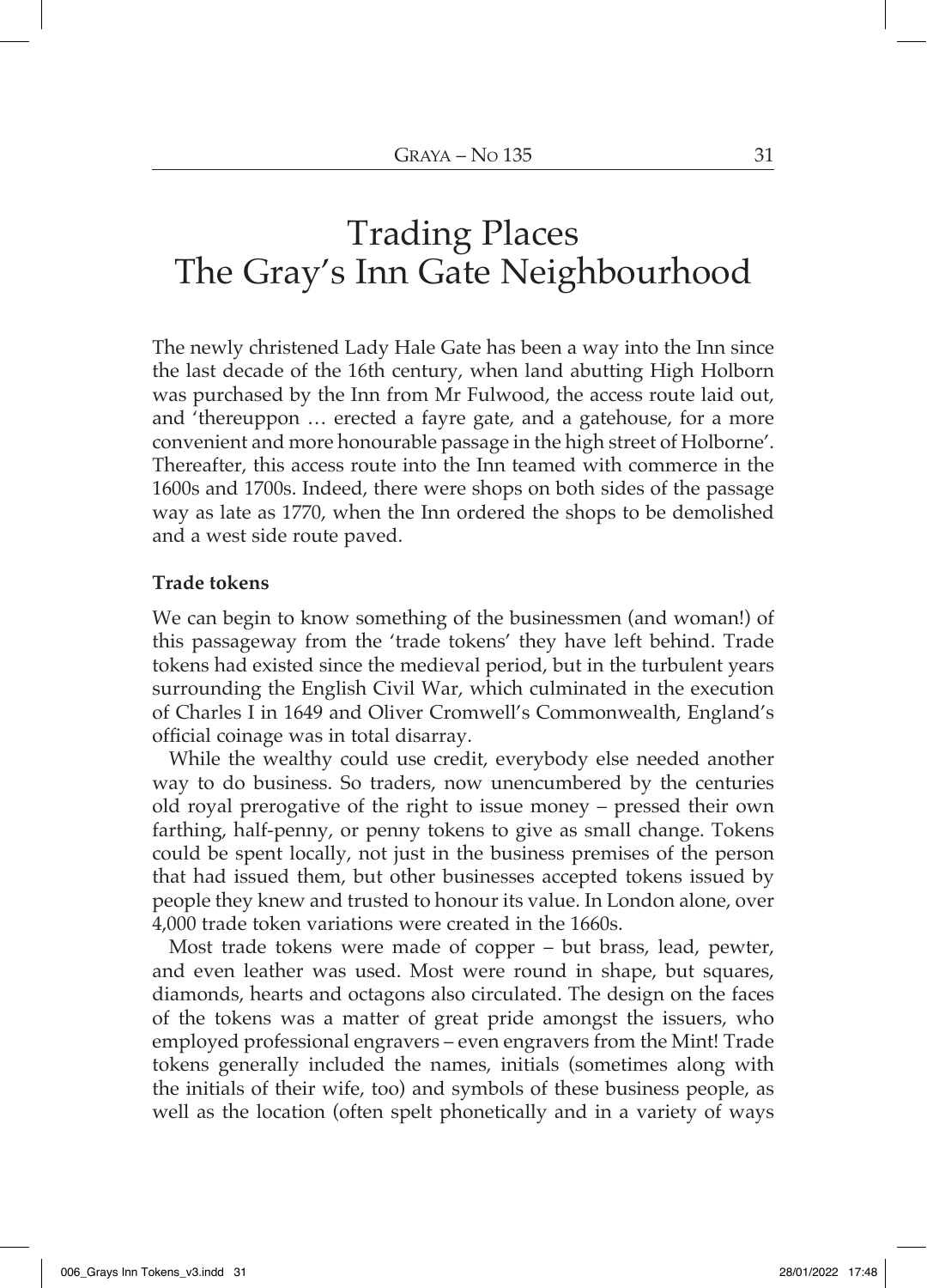due to the low literacy level). For example, for the traders of Gray's Inn Gate, their efforts at spelling the location of their shops are endearing: 'by grasing gate'; 'NEER GRAYES IN GATE'; 'AGAINST – GRAIS INN GATE'; 'AT GRASEIN GATE'; and, finally, the oh so close: 'GRAYS INN GATE' (to be fair, the possessive apostrophe was still novel in the 1600s).

The Crown began to produce farthings again in 1672, and a proclamation banned the private issuing of trade tokens. However, further proclamations issued in 1673 and 1674 suggest that tokens continued to circulate, showing that locally made, reputation-backed currency served a valuable purpose in London's economy in the Restoration years. In the 20th century, the British born US diplomat Raymond Henry Norweb, along with his wife Emery May, collected over 13,000 trade tokens during their lives, resulting in the *Sylloge of Coins of the British Isles*, Norweb tokens series, published in eight parts between 1984 and 2011. Categorised geographically, the 'Norweb cataloguing' system records from B1233 to B1239a issuers of trade tokens from 'Gray's Inn Gate (Holborn)'.

## **William Place**

Perhaps unsurprisingly, with law being a profession that still today, and much to the chagrin of judges the length of the country, produces copious correspondence, a prominent trader at Gray's Inn Gate was a 'WILLIAM PLACE', with his token emblazoned on the reverse with 'FOR POST LETTERS'. On the obverse of the token is a picture of a man on a horse, with a post bag slung jauntily behind him, and a bugle horn lifted to his lips in his other hand. The horse's front hooves are raised and there is a general sense of haste and motion conveyed by the image. (See the illustration opposite).

The following advertisement appeared in the *Mercurius Publicus Comprising the Sum of Forraign Intelligence*, No 17, 25th April – 2nd May 1661:

'Advertisement from His MAJESTY'S Post-office:

All gentlemen and others are desir'd to take notice that the Post-Office hath been abused by severall persons, who have falsely pretended themselves to be appointed to receive Letters from the Post-Office,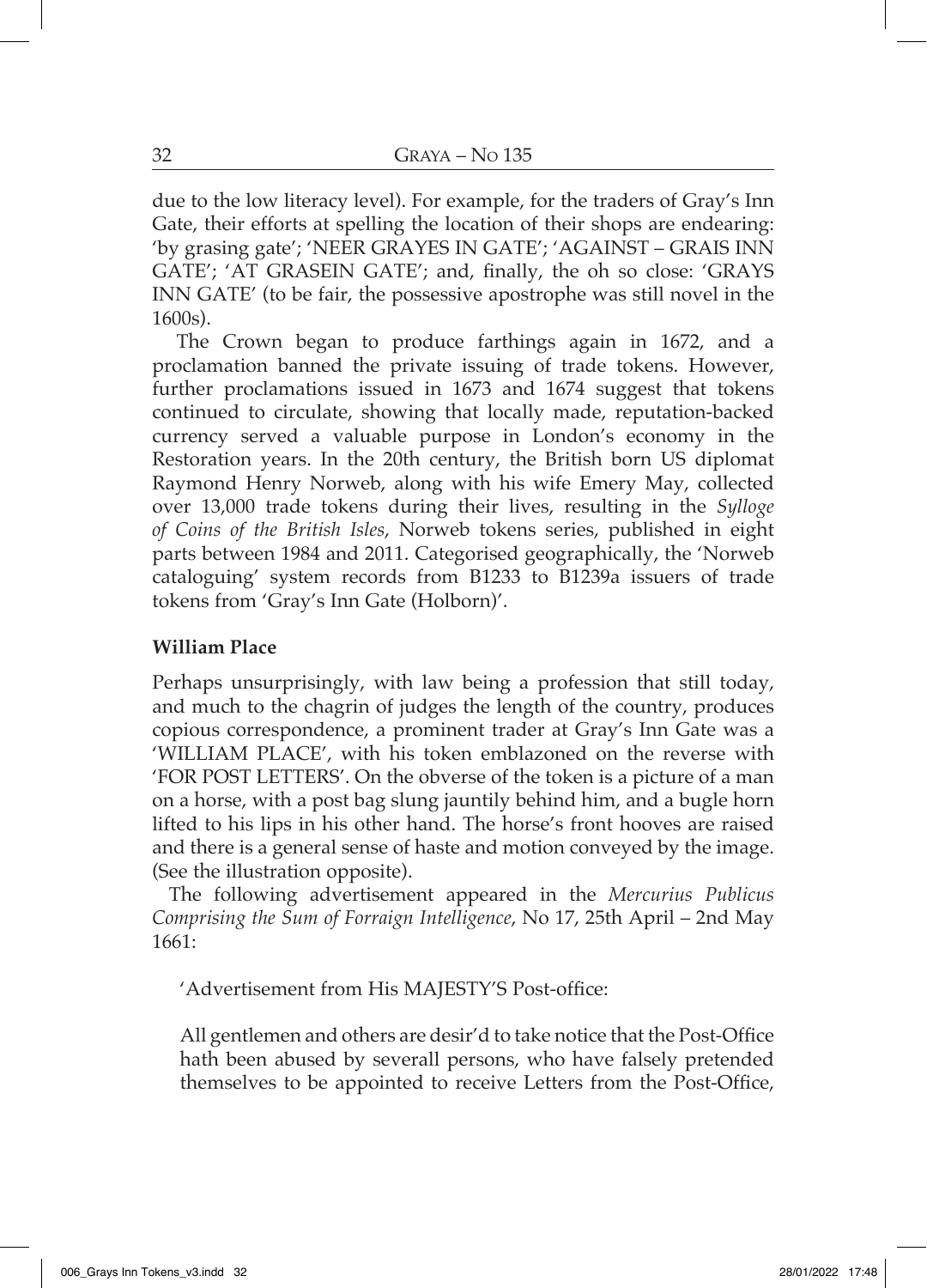

*William Place's token.*

and have exacted a penny a letter above the due post, alledging it to be for carrying the same to the Office, and some such persons have also destroyed many letters to game the post to themselves.

And to prevent the like abuses his Majesties Post-Master generall hath appointed the persons hereafter named at his own charge who have given security and voluntary Oath for their faithfullnesse to receive all Letters in their respective places for the Post-office, viz. … Holborn. Mr. Place , Stationer at Grays-Inn-gate.'

Obviously, the practice of false post masters continued to plague the land in the early years of the Restoration, as another advertisement appeared two years later again in the *Mercurius Publicus* and also in the *Kingdom's Intelligencer* in June 1663:

'These are to give notice to all persons concerned, that the persons hereunder named are appointed to receive all Letters that shall be brought unto them, to be sent by Post into any part of his Majesties Dominions of England, Scotland, and Ireland, or the parts beyond the Seas by the foreign Posts, without taking enny reward for their pains, other than the allowed rate for post of such Letters as are to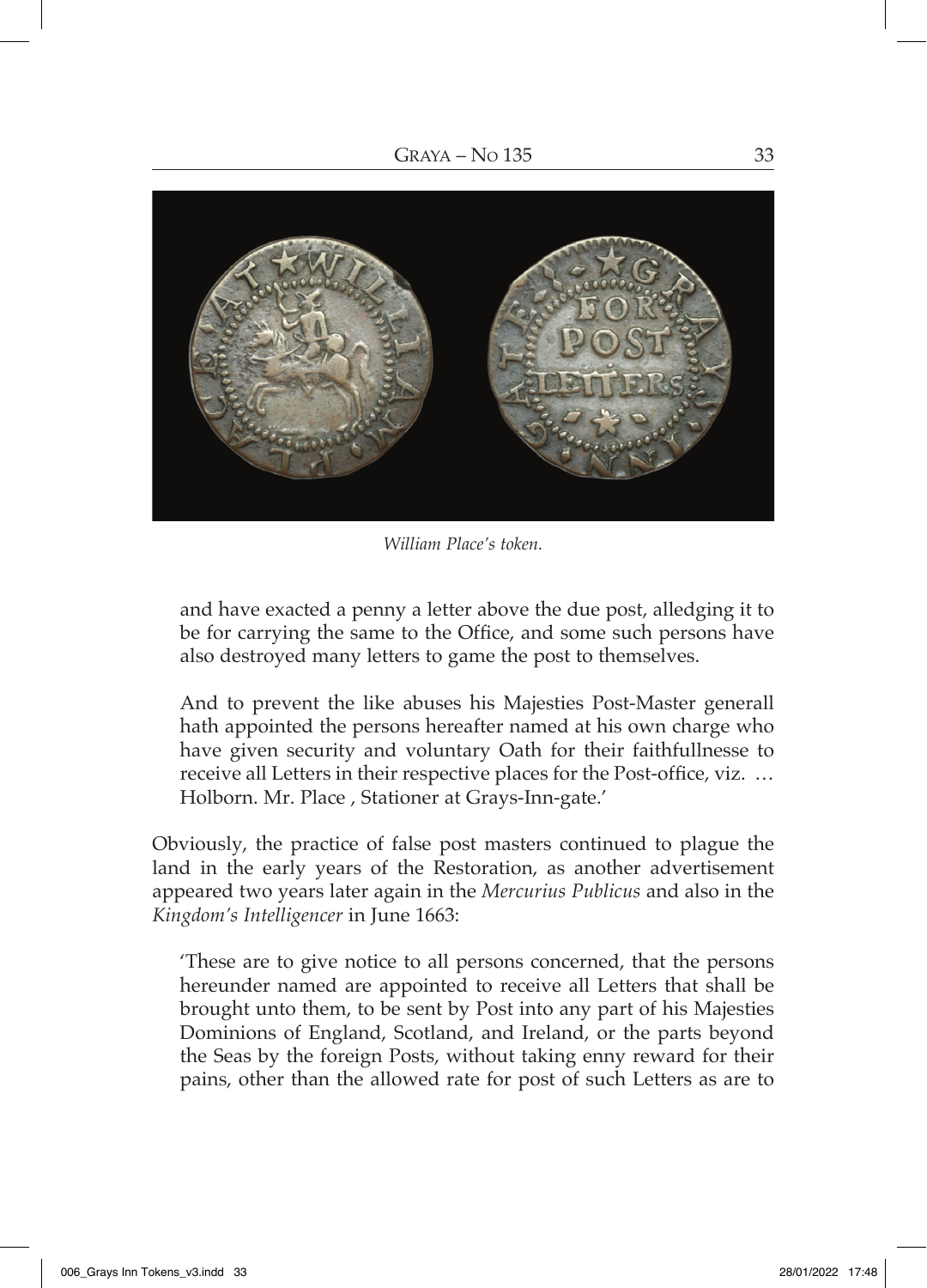be paid for at the Office; the said persons so appointed receiving Salaries for such their seirvice, and having given Security for the faithful performance of their duties every Post-night. That is to say: … Mr. William Place, Stationer at Greys-Inne-gate. And all gentlemen are earnestly desired to cause their Letters to be delivered at the aforesaid places, each Post-night, before ten of the clock at the furthest.'

From a notice for August 1662, it is not clear if Mr Place was also a trusted lost property bureau for the members of the Inn too, or perhaps had actually been somewhat negligent in performing his duties:

'Lost, August 18, 62, in the morning, between Gray's-Inne and the Temple, three Silver Seals, enclosed one in the other, if any one has taken them up, and will deliver them to Mr. Place, a Stationer at Gray's-Inne-Gate, who will give a further description of them, shall be well rewarded for his pain.'

Mr Place did not just deliver your post (or lose it as the case may be), his description in the above advertisements as a 'stationer' means that he could also provide the pen and parchment, as a lawyer may need for writing a letter or legal brief. The term 'stationer' was also synonymous with bookseller in this period.

In another advertisement in March 1662, Mr Place is advertised as a supplier of Mr Theophilus Buckworth's, 'so famous Lozanges or pectoralls approved for the cure of consumptions, coughs, catharrhs, astmas, hoarsnesse, and all other diseases incident to the Lungs'; and in the *Kingdom's Intellingencer* in the June of the same year, the following was 'only to be had at Mr. William Places, at Graye's-Inn gate, Holborne':

'Most excellent and approved Dentifrices to scour and cleanse the teeth, making them white as Ivory, preserve them from the Tooth ach, so that being constantly used, the parties are never troubled with the Tooth-ach, to fasten the Teeth, sweeten the breath, and preserve the gums and mouth from Cankers and impostumes, and being beaten to powder, and taken a dram at a time in wine, or other convenient Liquor, is a speedy remedy for any Flux, or looseness of the belly.'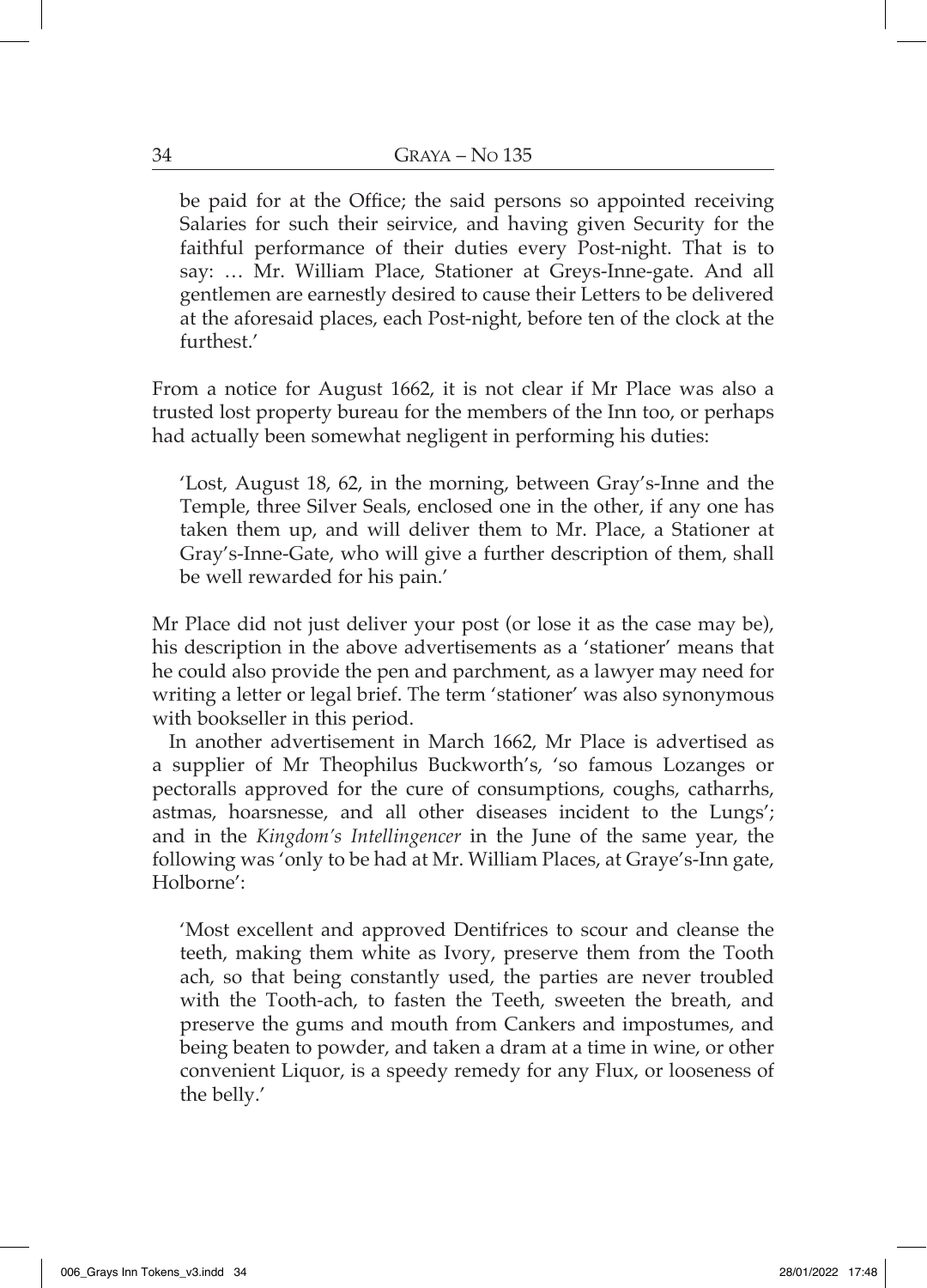If you consider that the skill set of a barrister, then as now, is not just persuasive written advocacy, but also excellence in oral advocacy, then the energetic and entrepreneurial Mr Place, in offering throat lozenges and assisting in oral hygiene, alongside his stationer's and posting services, perhaps becomes a little less incongruous.

## **Joseph Higgs**

After a hard day in court or toiling in chambers, the members of Gray's Inn may also have liked to stop at 'JOSEPH HIGGS. CONFECTIONER', with his shop 'AGAINST. GRAIS. INN. GATE. IN. HOLBORN'. At that time, a confectioner would have meant a purveyor of candies, bonbons, light pasty, and that most exotic of New World produce – chocolate. Mr Place's supplying of toothpaste was in no doubt somewhat symbiotic on his neighbour Mr Higgs' supplying of sugary treats.

Mr Higgs makes an appearance in the court records for 1679, where he was summoned at the Middlesex Session of 28th April of that year to answer for 'being a reputed papist'. He appeared and was redelivered to his bail, whereas his wife, Anne Higgs, failed through illness to appear and was held over to the next Great Session of the Peace. His likely kinsmen were not so fortunate though. Ellin Higgs, wife of confectioner James Higgs, had been fined twenty pounds the previous month for 'not going to church, chapel, or any other usual place of common prayer' during the last month. Anti-Catholicism was a re-occurring theme of 17th century England, but was on the rise again in the 1670s due to the pro-French policies of Charles II's Government and the success of the Counter-Reformation on the Continent. In the minds of the English people, French power, Catholicism, political absolutism and the persecution of Protestants were all seen to be interchangeable parts of the same threatening force in Europe in the 1670s.

Mr Higgs' token had a fleur-de-lis and a rose as its symbols, which were also the likely symbols on the sign above his shop, so that those of a sweet toothed disposition, but a lack of literacy, could locate his shop with ease. The fact that the fleur-de-lis – then, as now – was closely associated with the French monarchy and Catholic saints might have been entirely incidental. As may be the fact that there was a Catholic Club frequented by conspirators in Fulwood's Rents at that time.

By January 1683, perhaps tiring of London life, Catholic persecution, and grown wealthy on the gluttony of Gray's Inn members, Mr Higgs,